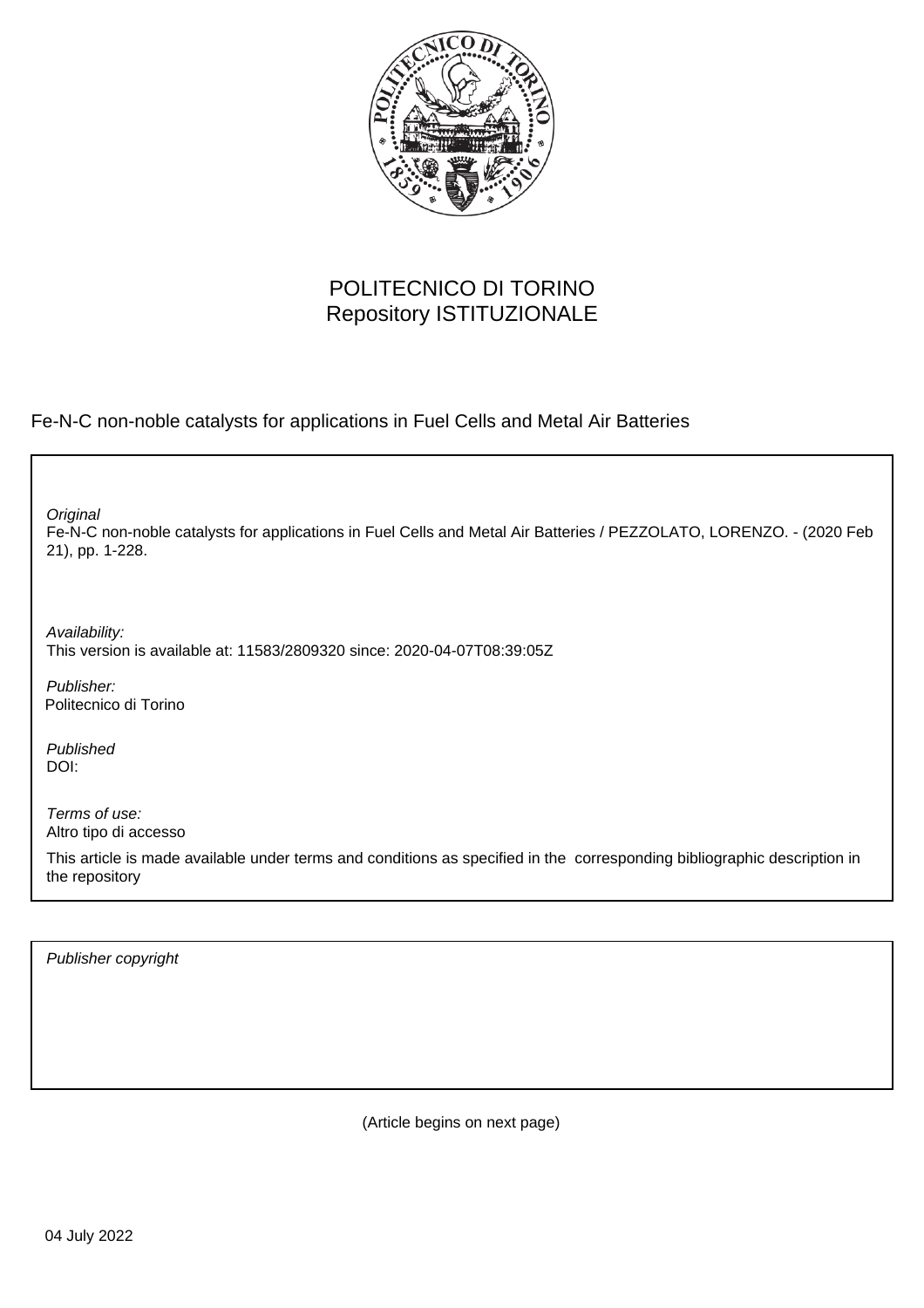## **Fe-N-C non-noble catalysts for applications in Fuel Cells and Metal Air Batteries - Abstract**

In this work of thesis, two non noble metal (NNM) catalysts active toward oxygen reduction reaction (ORR) were synthesized, optimized, characterized and finally tested in Direct Ethanol Fuel Cell (DEFC) and Metal Air Battery (MAB).

The catalysts were designed combining carbonaceous materials with iron and nitrogen precursors. The first catalyst, named Z/F 2HT, was obtained mixing the metal organic frameworks Basolite z1200 (Zif-8) with Fe-Phthalocyanine. The synthesis was performed using an autoclave step followed by two heat treatment (HT) at high temperature with intermediary acid leaching. The synthesis optimization was carried out following both the *design of experiment* method and the *one factor at one time* approach. The second catalyst, named V/F BM, was obtained mixing different amount of Vulcan XC 72 with Fe-Phthalocyanine using the mechanochemical synthesis through ball milling (BM) process. The synthesis optimization was carried out following the *one factor at one time approach.* Several heat treatments were evaluated as well.

Different electrochemical, chemical and surface analyses were carried out in order to investigate the properties and the difference between the two catalysts obtained after their synthesis processes. Specifically, the catalysts were analysed in RDE and RRDE configurations, in alkaline medium, in terms of stair case voltammetry, cyclic voltammetry, Tafel analysis, short load cycle durability test, ethanol tolerance, Koutecky Levich analysis, and  $H_2O_2$  production as electrochemical evaluation. BET, SEM, XPS, and %Fe with ICP analysis as chemical physical analyses. A Pt/C commercial catalyst was used as a reference in the RDE/RRDE analyses. Since the characterization showed good results (half wave potential Z/F 2HT: 0.87V, V/F BM: 1,01 V, Pt/C: 1.01 V), the catalysts were further tested in electrochemical devices. The V/F BM catalyst showed better performance compared to the Z/F 2HT catalyst in terms of electrochemical activity and was studied for both DEFC and MAB applications. The Z/F 2HT material was tested only in MAB.

 $Pt/C$  and  $MnO<sub>2</sub>/C$  were used respectively as DEFC and MAB commercial catalyst references. The experiments carried out in DEFC were promising: V/F